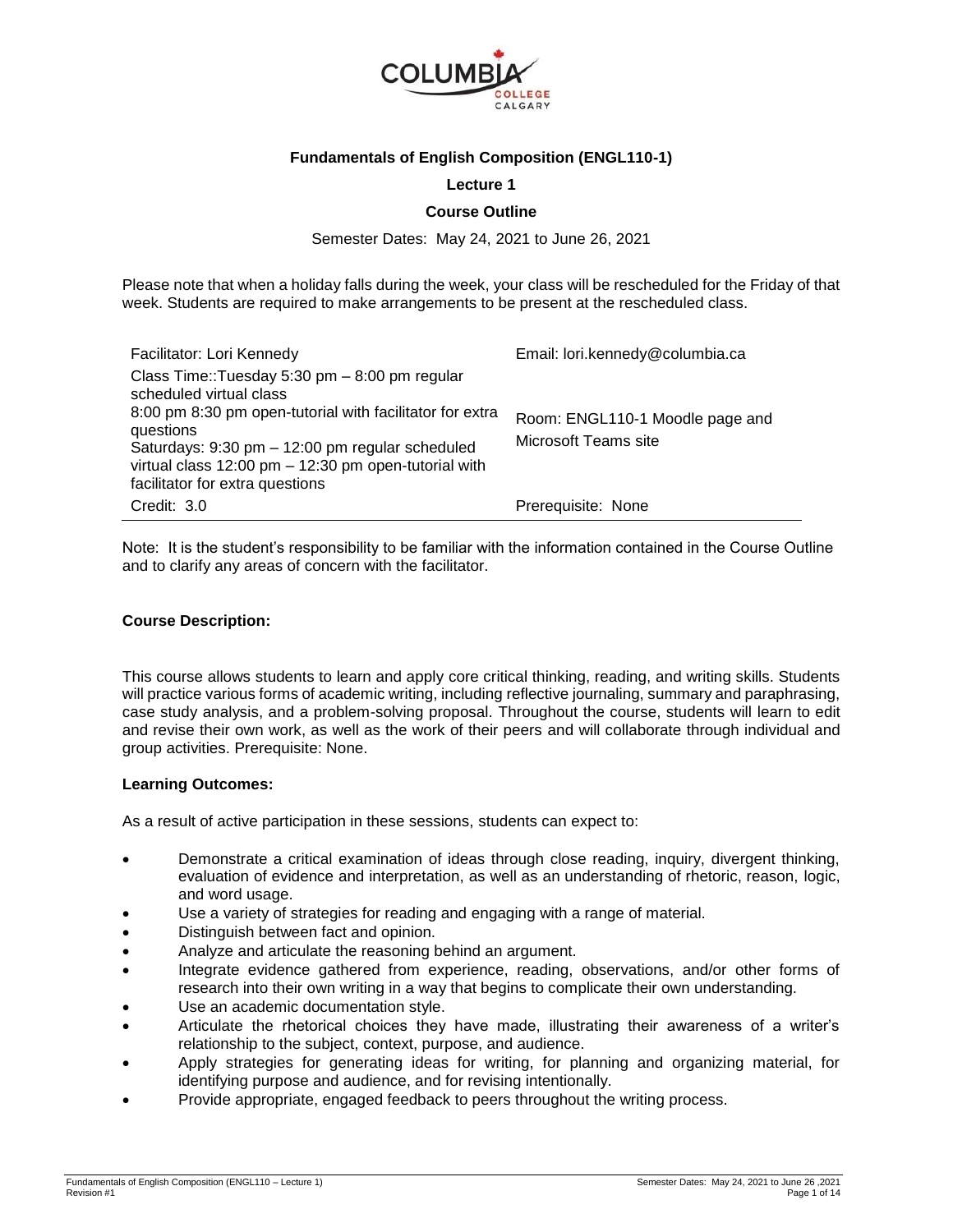# **Course Format:**

This online course uses a variety of online teaching/learning methods including discussion, personal reflection, experiential exercises, group activities and case studies. Our faculty aim to create a learning environment where the learner is actively engaged in inquiry, critical thinking and problem solving. The online classroom provides you with a place where you can learn with and from others in a cooperative and collaborative manner.

You are expected to take a very active part in online class discussions (synchronous and asynchronous) and take responsibility for your own learning. Being a positive and co-operative team member will add to your success. Columbia College uses a facilitation model of instruction where the facilitator's role is to facilitate your learning. The expectation is that you will log in to class prepared with pre-class homework completed. Your facilitator will engage you in activities that are based on your completed homework and readings. Your enthusiastic and positive approach in the online classroom will create an atmosphere that will help every student develop the knowledge, skills and attitudes that are needed for success.

How you conduct yourself in our classes will, to a large extent, mirror your conduct in society and your future work site. For example, if you have a tendency to ask questions, challenge the ideas of others in a respectful manner, draw out the best from your colleagues, and encourage both group development and task accomplishment in this class, it is likely you will do the same at work. A high level of student involvement and developing professionalism is expected in the classroom as you work towards your goal.

## **Required Textbooks and Equipment:**

Mainmon, E., Yancey, K. (2020). *A Writer's Resource: A Handbook for Writing and Research* Sixth Edition. McGraw-Hill Education. New York, NY]

Note: Students will be using McGraw-Hill Connect online to complete Connect Modules

### **Recommended Readings and Resources:**

*Students may access Google Scholar.*

# **Further Recommended Readings and Resources:**

*Please note that you can access McGraw-Hill Connect. There are sections on writing, research, and grammar topics. You can do exercises to practice and improve your skills and included are both selfgrading quizzes and writing activities. There are models that you can look at as examples of the different types of writing you are learning.*

### **Homework Assignment Due for the First Class:**

Read your course outline and be ready to discuss.

 Please read *Chapters 1, 2 & 3* for your first class and prepare three questions ahead of time for review purposes.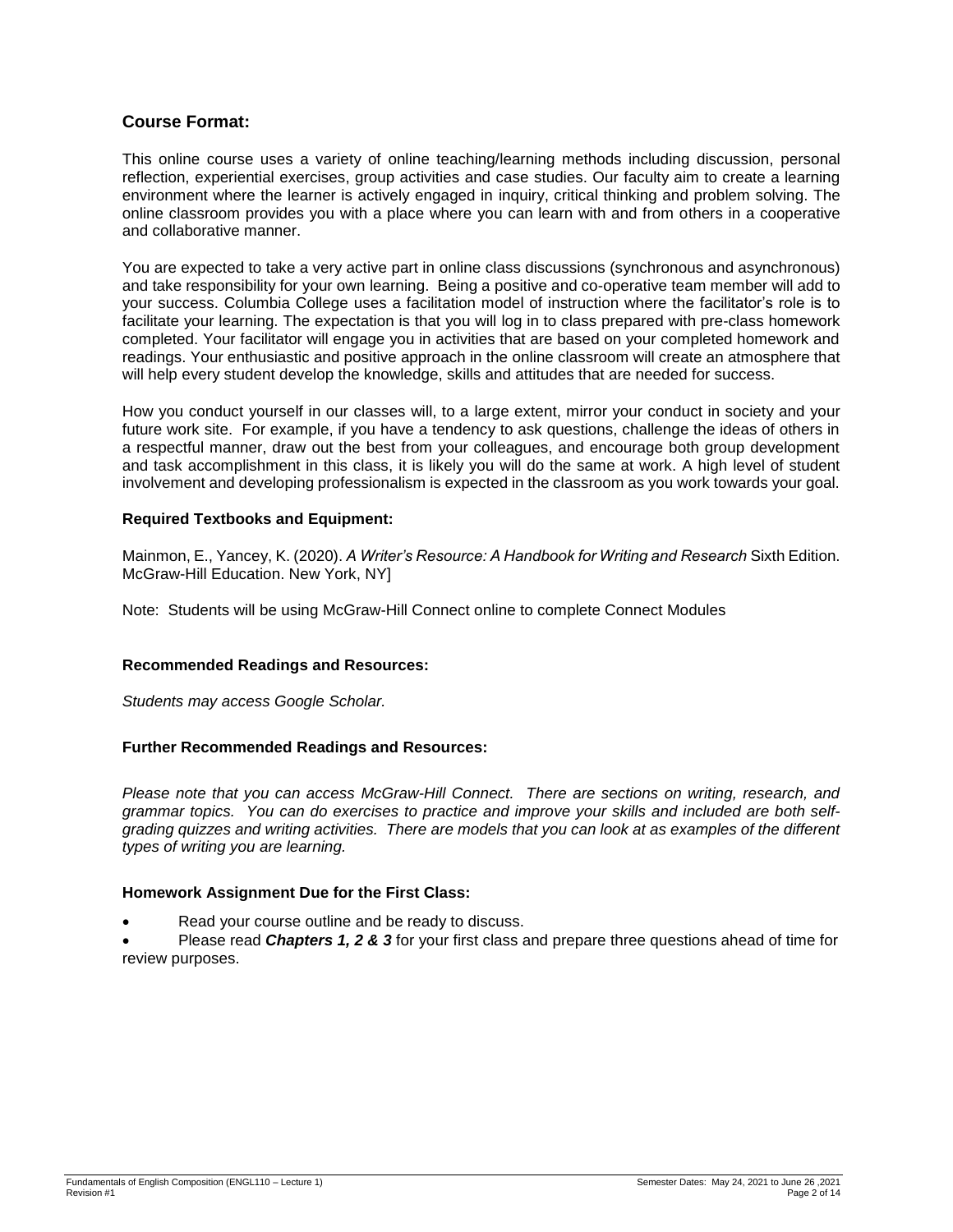# **Evaluation - Assessment of Student Performance:**

The final grade in the course will be based on the following elements. Wherever possible facilitators will use rubrics to assess your performance and offer feedback.

| <b>Title of Assignment</b>                                              | Due Date             | Weight     |
|-------------------------------------------------------------------------|----------------------|------------|
| Daily Tests                                                             | Classes 1 through 9  | <b>20%</b> |
| <b>Connect Modules</b>                                                  | Classes 2 through 10 | 15%        |
| <b>Homework</b><br>APA homework<br><b>Proposal Outline</b><br>$\bullet$ | Classes 5 & 7        | 10%        |
| Reflective Journals                                                     | Class 3 & 9          | 15%        |
| Forum Responses                                                         | Class 4,6 & 8        | 15%        |
| Problem Solving Proposal                                                | Class 10             | 25%        |

**Please note that all homework and assignments are due by 11:59pm on the due date.**

# **Grading:**

Grades for each component will be added together at the end of the semester. The final total will be translated to the Columbia College's 4.0 grading scale as follows: *Marking and Grading Conversion:*

| <b>Description</b> | <b>Letter Grade</b> | <b>Grade Points</b> | <b>Percentage Scale</b> |    |
|--------------------|---------------------|---------------------|-------------------------|----|
|                    | $A+$                | 4.0                 | 100                     | 95 |
| Excellent          | A                   | 4.0                 | 94                      | 90 |
|                    | A-                  | 3.7                 | 89                      | 85 |
|                    | B+                  | 3.3                 | 84                      | 80 |
| Good               | В                   | 3.0                 | 79                      | 75 |
|                    | B-                  | 2.7                 | 74                      | 70 |
|                    | $C+$                | 2.3                 | 69                      | 65 |
| Satisfactory       | C                   | 2.0                 | 64                      | 60 |
|                    | $C-$                | 1.7                 | 59                      | 55 |
| Poor               | D                   | 1.0                 | 54                      | 50 |
| Failure            | F                   | 0.0                 | 49                      | 0  |

### **Please note that to pass this course you must earn at least a "D" (a minimal pass).**

# **Submission and Completion of Assignments:**

You are expected to submit assignments by the due date. Any late assignments may be assessed a marking penalty of 5% per day. If you are unable to submit an assignment on the due date, you must request an extension 48 hours **before** the due date by filling out an *Application for Assignment Extension form (SSPP-F012)* that is to be submitted to the Department Chair for approval. This form is available on Columbia's website, Bldg. 802 – Main Office and from Department Chairs.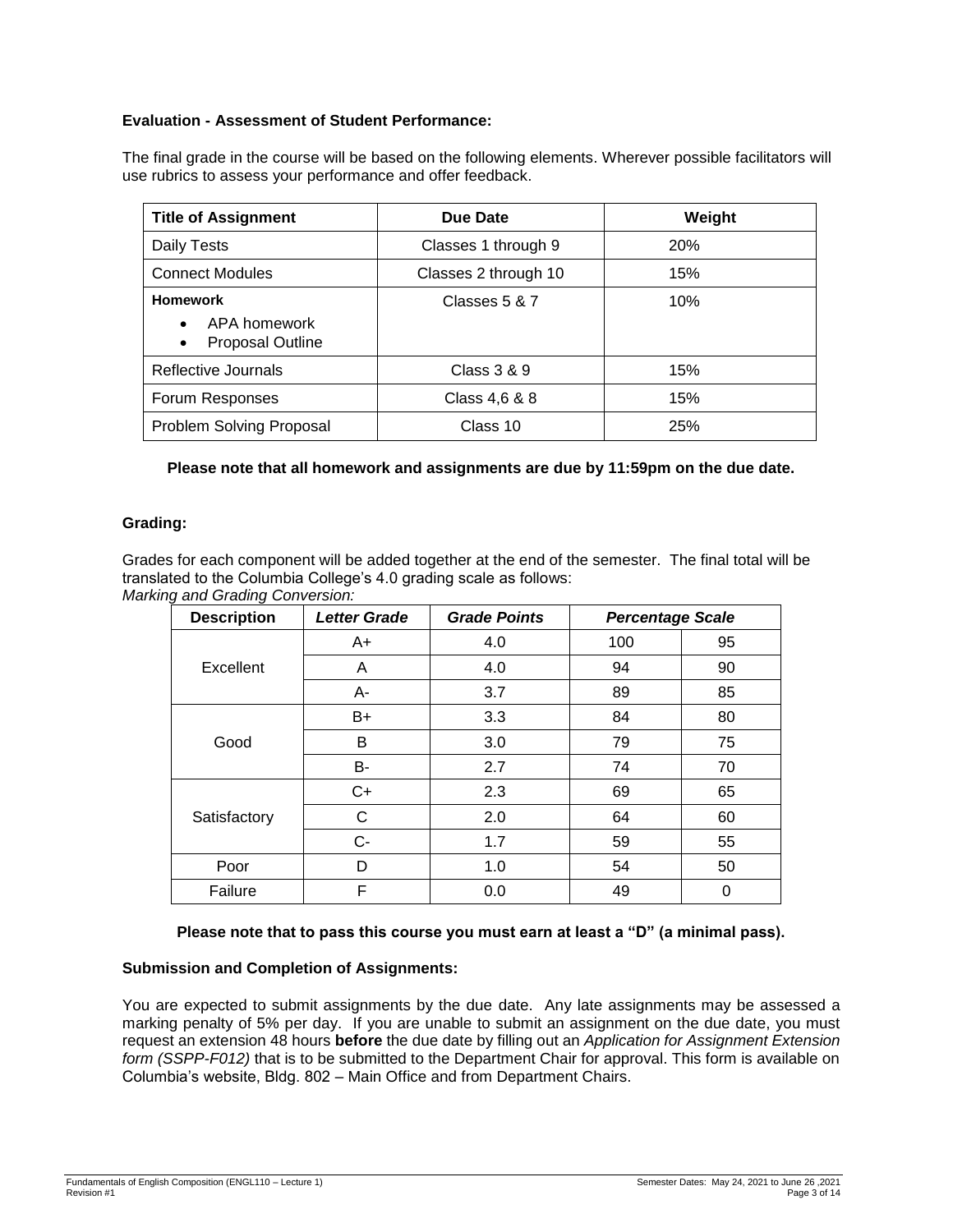## **Attendance Requirements:**

Columbia College believes that students are committed to their program and learning experiences. However, it is understood that there are times when students may be absent. Any absences can be viewed as a potentially serious disruption of the learning process and necessary achievement of the learning objectives. Being late is also considered unacceptable as it interferes with the learning opportunities of others. Unavoidable absences or lateness must be reported to the course facilitator in advance. Please refer to Columbia College's *Attendance Policy and Regulations (ADM-P151)* for detailed information on Attendance Requirements.

The Education Assistant Program tracks attendance via synchronous classes in addition to completion of daily tests on Moodle (see Appendix A).

## **Academic Integrity:**

Academic dishonesty is a serious offence and can result in suspension or expulsion from Columbia College.

There is no tolerance for academic dishonesty and any student caught plagiarizing is subject to serious sanctions as outlined in the *Student Code of Conduct Policy (ADM-P229)*. Students are encouraged to familiarize themselves with this policy and avoid any behavior that could possibly be seen as cheating, plagiarizing, misrepresenting, or putting into question the integrity of one's academic work.

## **Student Conduct:**

It is the responsibility of each student to uphold the expectations and responsibilities outlined in the *Student Code of Conduct Policy (ADM-P229), Columbia's Commitment to Human Rights and Diversity Policy (ADM-P029),* and any additional requirements established by your program.

Generally, each student will:

- be respectful and courteous toward others;
- demonstrate appropriate and supportive communication skills, and coach, assist, advise and otherwise support other students in their studies;
- manage any personal stress and conflict in a positive and resourceful manner, and assist others to do the same;
- be dressed in a manner appropriate for their workplace or learning environment, as established by the program;
- conduct themselves in a professional manner with regard to their communication with others and their behavior in class;
- conduct themselves with academic integrity in all of their learning activities, tests, exams, and assignments
- keep up with day-to-day classroom and course expectations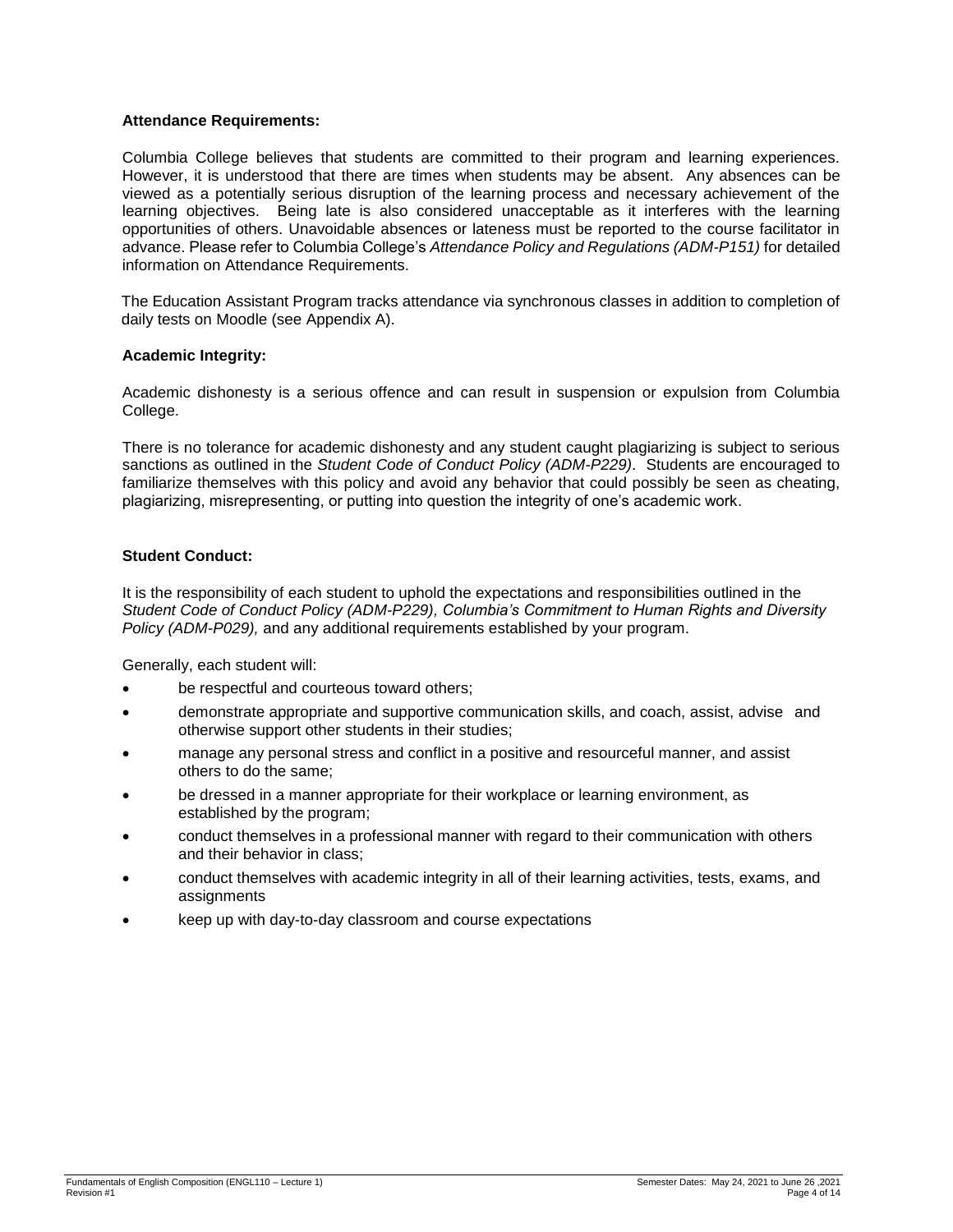# **Important Dates:**

| <b>Description</b>                            | Date                                                                                                                   |
|-----------------------------------------------|------------------------------------------------------------------------------------------------------------------------|
| Last to add/drop courses                      | 5 school operating days from the start of the<br>semester OR before the third scheduled class,<br>whichever is greater |
| Last day to withdraw without academic penalty | 50% or less of the semester has been completed                                                                         |

# **Appeals:**

Please refer to the *Student Appeal Policy (ADM-P177)*.

# **Students with Temporary or Permanent Disabilities or Medical Condition:**

Students with temporary or permanent disabilities or medical condition may apply for accommodations. To be considered for an accommodation, a student must register with Columbia College's Accessibility Services by making an appointment with an Accessibility Services Advisor – Main Office – Bldg. 802 or emailing [accessibilityservices@columbia.ab.ca.](mailto:accessibilityservices@columbia.ab.ca) The Department Chair or facilitator is not able to provide you with any accommodations without you taking this step. Please refer to Columbia College's website to review the *Student Accommodation Policy (ADM-P188) and the Student Guide to Accessibility Handbook (SSCM-001).*

# **Student Support:**

Students should be aware that Life Coaching, Career and Accessibility Services, and Student Support Services (i.e. tutoring, academic strategists, etc.) are provided by Columbia College. Inquire how to request these services at the Main Office in building 802. It is the student's responsibility to discuss their specific learning needs with the appropriate service provider.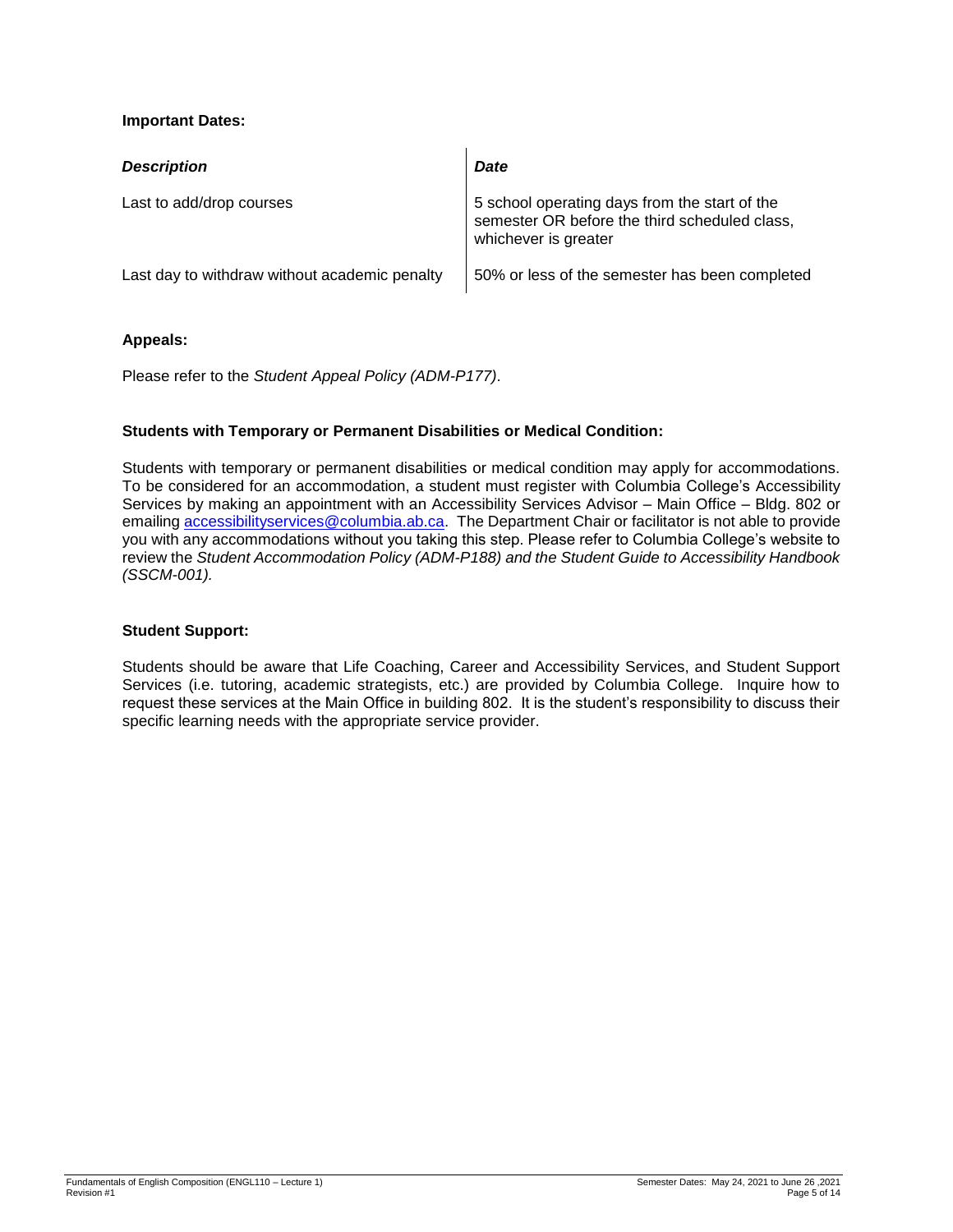# **Class Schedule/Overview:**

Please note that this schedule is subject to change. Any changes or cancellations will be emailed to you. It is your responsibility to check the email address you have given to the school on a daily basis for any messages from the Department Chair/designate, facilitator or College Administration. It is the student's responsibility to be familiar with the information contained in the Course Outline and to clarify any areas of concern with the facilitator.

| <b>Class</b><br><b>Session</b> | <b>Topics</b>                                                                                                                                                                                                                                                           | <b>Pre-Class Readings and Assignments</b>                                                                                                                                                                                                                                                                            |
|--------------------------------|-------------------------------------------------------------------------------------------------------------------------------------------------------------------------------------------------------------------------------------------------------------------------|----------------------------------------------------------------------------------------------------------------------------------------------------------------------------------------------------------------------------------------------------------------------------------------------------------------------|
| 1                              | Course Introduction and<br>$\bullet$<br><b>Course Expectations</b><br>Introduction to Connect Lab<br>$\bullet$                                                                                                                                                          | <b>Chapter 1: Writing across the Curriculum and</b><br>$\bullet$<br>beyond College<br><b>Chapter 2: Writing Situations</b><br><b>Chapter 3: Audience and Academic English</b><br>$\bullet$                                                                                                                           |
| $\mathbf{2}$                   | <b>Critical Thinking</b><br>$\bullet$<br>Designing Academic Texts<br>$\bullet$<br>and Portfolios<br>Interpretive Analyses and<br>$\bullet$<br>Writing about Literature<br><b>Commonly Misused words</b><br>$\bullet$<br>Reflective Journal<br>$\bullet$<br>expectations | <b>Connect Lab Due</b><br>$\bullet$<br><b>Chapter 4: Reading and Writing: The Critical</b><br>$\bullet$<br>Connection<br><b>Chapter 8 Designing Academic Texts and</b><br>$\bullet$<br>Portfolios<br><b>Chapter 10 Interpretive Analyses and Writing</b><br>$\bullet$<br>about Literature<br>Chapter 50<br>$\bullet$ |
| 3                              | Planning and Shaping<br>$\bullet$<br><b>Revising and Editing</b><br><b>Understanding Research:</b><br>Primary and secondary<br>research and Research and<br>college writing                                                                                             | <b>Connect Lab Due</b><br>$\bullet$<br><b>Chapter 5 Planning and Shaping</b><br><b>Chapter 7: Revising and Editing</b><br>Chapter 18 a/b<br><b>Reflective Journal 1 due</b><br>$\bullet$                                                                                                                             |
| 4                              | Arguments<br>$\bullet$<br>Writing Paragraphs<br><b>Common Grammar Mistakes</b><br><b>APA Documentation</b>                                                                                                                                                              | <b>Connect Lab Due</b><br>$\bullet$<br>Chapter 11: Arguments<br>$\bullet$<br>Chapter 6 C: p. 61<br>$\bullet$<br>Chapter 31: In-text citations p.326<br>$\bullet$<br>Forum 1 Due<br>$\bullet$                                                                                                                         |
| 5                              | Other kinds of assignments<br>Case Study<br>Reflective response<br>$\bullet$                                                                                                                                                                                            | <b>Connect Lab Due</b><br>$\bullet$<br><b>Chapter 12</b><br><b>Chapter 24</b><br><b>APA Homework Due</b>                                                                                                                                                                                                             |
| 6                              | Using electronic tools for<br>$\bullet$<br>drafting<br>Patterns of organization and<br>٠<br>visuals<br>Integrating visuals and<br>$\bullet$<br>multimodal elements<br><b>Correcting Modifiers</b><br>$\bullet$                                                          | <b>Connect Lab Due</b><br>Chapter 6 a/b/d<br>Chapter 18 c/d/e<br>Chapter 19: pp. 198-211<br>Forum 2 Due                                                                                                                                                                                                              |
| $\overline{7}$                 | Oral presentations<br>$\bullet$<br><b>Discussion of final paper</b>                                                                                                                                                                                                     | <b>Connect Lab Due</b><br>Chapter 13: pp. 155-161<br><b>Problem Solving Outline Due</b>                                                                                                                                                                                                                              |
| 8                              | <b>Evaluating Sources</b><br>$\bullet$                                                                                                                                                                                                                                  | <b>Connect Lab Due</b><br>$\bullet$<br><b>Chapter 21: Evaluating Sources</b><br>Forum 3 Due<br>$\bullet$                                                                                                                                                                                                             |
| $\boldsymbol{9}$               | <b>Critical Response</b><br>$\bullet$<br>Problem Solving Proposal<br>$\bullet$<br>Tutorial                                                                                                                                                                              | <b>Connect Lab Due</b><br>$\bullet$<br><b>Reflective Journal 2 Due</b>                                                                                                                                                                                                                                               |
| 10                             | <b>Course Review</b><br>$\bullet$<br><b>Course Evaluations</b><br>$\bullet$                                                                                                                                                                                             | <b>Connect Lab Due</b><br>$\bullet$<br><b>Problem Solving Proposal Due</b><br>$\bullet$                                                                                                                                                                                                                              |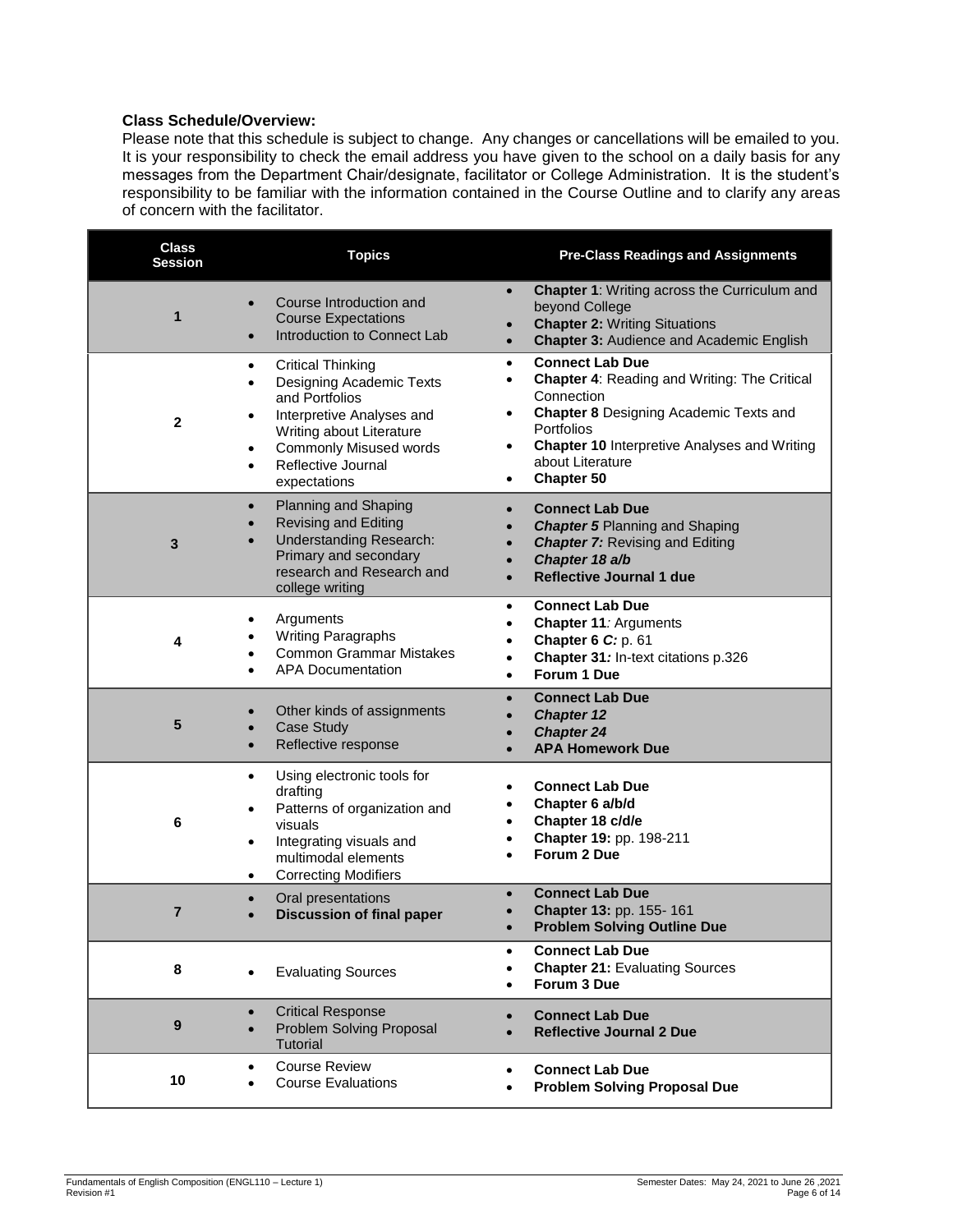## **Appendix 1 Assignment Outlines**

**Note: You are expected to do all assignments, tests, and activities as outlined in order to meet the requirements of this course. If you do not do this, you will not pass the course.** 

- 1. Topics and handouts will be supplied by the facilitator where required.
- 2. ALL assignments handed in must be supported with citations in APA 6 format using your text as support. Other sources are also provided for you through your Moodle portal.
- 3. You must use scholarly sources Google Scholar as sources for references. Please do not simply Google for anything on the Internet as this is not acceptable for post-secondary assignments in our program,
- 4. This course outline has rubrics attached that will be used to evaluate you work. This will help you to set high goals and clarify the marking process.

#### **Daily Tests Due Date: At the beginning of each class from classes 1 through 10 Weight: 20%**

Students will be expected to have read the assigned chapters in the text and other assigned readings and be prepared to write a graded test based on these reading assignments. Tests are open in Moodle from 8:30 AM to 11:59 PM on the day of the scheduled class. There is one attempt and a 30-minute time limit on each test.

#### **Connect Lab Modules Due Date: Before the start of each class from classes 2 through 10 Weight: 15%**

Students must complete *the assigned grammar component* on Connect Lab before the due date.

#### **Reflective Journal Entries Due Dates: Class 3 and Class 9 Weight: 15%**

During the course, students will be learning and experiencing many new things. Students should follow the steps to writing a reflection outlined by facilitator.

**Journal Entry 1**: Should cover classes 1 and 2 and should speak to your initial impressions/expectations/ fears about the course.

**Journal Entry 2:** Should cover classes 3-8 and should focus on the experience to date. Some key points to consider include speaking to the class content, any assumptions that were challenged, and what you have learned from the readings/discussions.

# **Writing Assignment Expectations (Reflective Journals):**

- **Objective:** The objective of this writing assignment is to critically apply concepts, ideas, and procedures to facilitate higher level learning. The assignments are designed so students can demonstrate the depth of knowledge related to the course content.
- Focus: This assignment is designed to apply knowledge from the chapters and class discussions.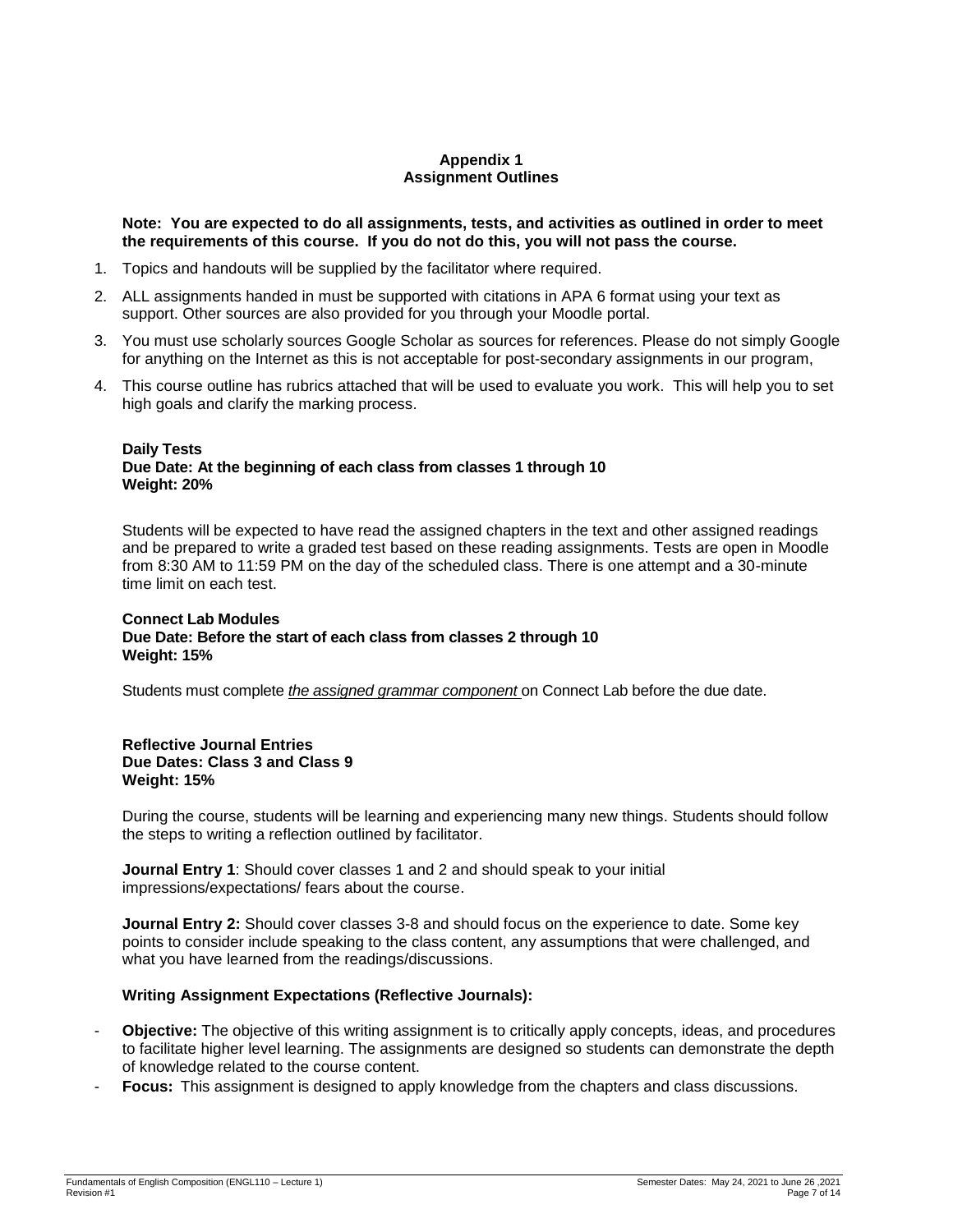Format: This assignment should be double-spaced. Do not include title pages. Include your name at the top of each page. A minimum of one-inch margins on each side. 12-point Calibri font is preferred. Each entry should be a minimum of 250 words and a maximum of 350 words in length and should follow APA guidelines. Students will be evaluated according to the attached rubric: **Reflective Journaling Rubric**.

### **How to avoid plagiarism?**

The simplest way to avoid plagiarism is to reference any source properly (using both in-text, parenthetical citations in the body of your assignment and a "References" page at the end. While it is commonplace to build upon the knowledge of others, it is necessary to clearly state the sources and foundations of that knowledge.

#### **Forum Responses Due Dates: Classes 4, 6 & 8 Weight: 15%**

Online Moodle discussion forums provide opportunities to exchange knowledge. Students are expected to demonstrate their understanding of class readings by posting thoughtful and succinct responses to questions posed by the instructor. Student responses should demonstrate reflection of the course material, connections to experiences, previous or current information and be relevant to the discussion. Student responses should further the discussion by demonstrating critical thinking, posting meaningful responses to peers' work and adding new perspective and ideas.

- **Format:** These forums are available for you. Each entry should be a minimum of 150 words and a maximum of 250 words in length and should follow APA guidelines. Students will be evaluated according to the attached rubric: **Discussion Forum Rubric**

### **How to avoid plagiarism?**

The simplest way to avoid plagiarism is to reference any source properly (using both in-text, parenthetical citations in the body of your assignment and a "References" page at the end. While it is commonplace to build upon the knowledge of others, it is necessary to clearly state the sources and foundations of that knowledge.

**Homework Due Date: Classes 5 & 7 Weight: 10%**

- APA homework to be distributed by facilitator
- Problem Solving Proposal Outline Due
	- o **Facilitator will provide outline for final assignment.**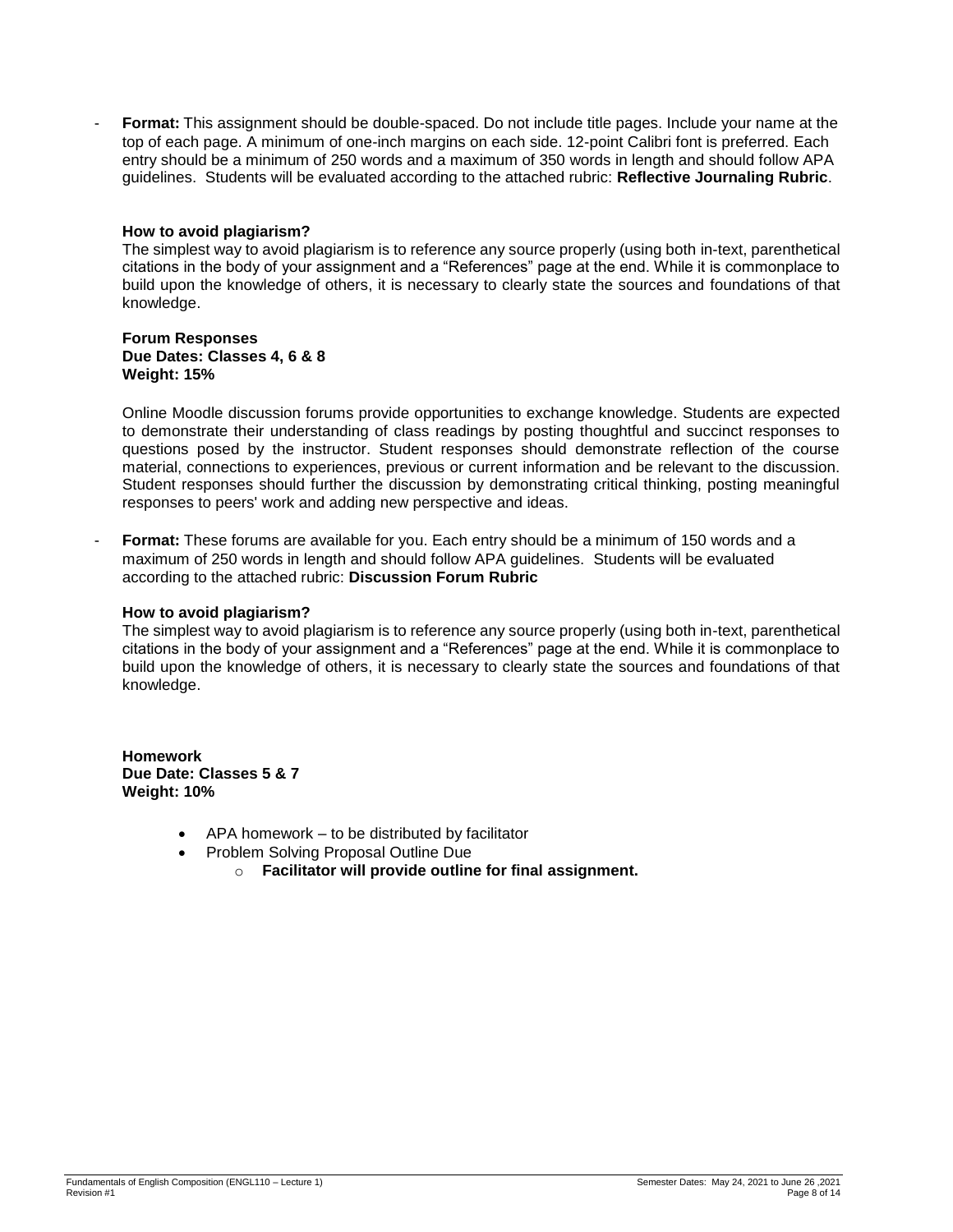This assignment requires you to identify a problem and propose a solution to a person who has the power to implement the solution. Students should follow the arguments chapter from class four.

**Step 1:** Begin brainstorming a topic by identifying problems that you've encountered within a school, a workplace, as a volunteer, as a customer or client, or potential employee.

**Step 2:** Narrow the list to problems that are rhetorical, i.e., that may be addressed via writing and speaking.

**Step 3:** Narrow the list further by eliminating any problems that could only be resolved through a political process (e.g., lowering taxes or raising the minimum wage).

**Step 4:** Now think about ideas for solving these problems: what is your objective, what is the specific action (i.e., solution) that you recommend? What are the anticipated outcomes of that action? Consider other options- what are the advantages and disadvantages of these other options?

**Step 5:** Make a claim advocating for a specific change or course of action. State your solution and conclude with a call for action. How can you most persuasively justify the wisdom and practicality of your solution? Ensure you have done your background research and included any necessary images, tables, or graphics that will support your claim.

**Step 6:** Write, read, write, re-write, get feedback, and revise again.

### **Writing Assignment Expectations (Problem Solving Proposal):**

- **Objective:** The objective of this writing assignment is to critically apply concepts, ideas, and procedures to facilitate higher level learning. The assignments are designed so students can demonstrate the depth of knowledge related to the course content.
- **Focus:** This assignment is designed to apply knowledge from the chapters and class discussions.
- **Format:** This assignment should be double-spaced. Do not include title pages. Include your name at the top of each page. A minimum of one-inch margins on each side. 12-point Times New Roman font is preferred. Each entry should be a minimum of 750 words and a maximum of 1000 words in length and should follow APA guidelines. Students will be evaluated according to the attached rubric: Problem Solving Proposal Rubric.

### **How to avoid plagiarism?**

The simplest way to avoid plagiarism is to reference any source properly (using both in-text, parenthetical citations in the body of your assignment and a "References" page at the end. While it is commonplace to build upon the knowledge of others, it is necessary to clearly state the sources and foundations of that knowledge. Referencing must conform to the APA referencing formats outlined in your assigned textbook.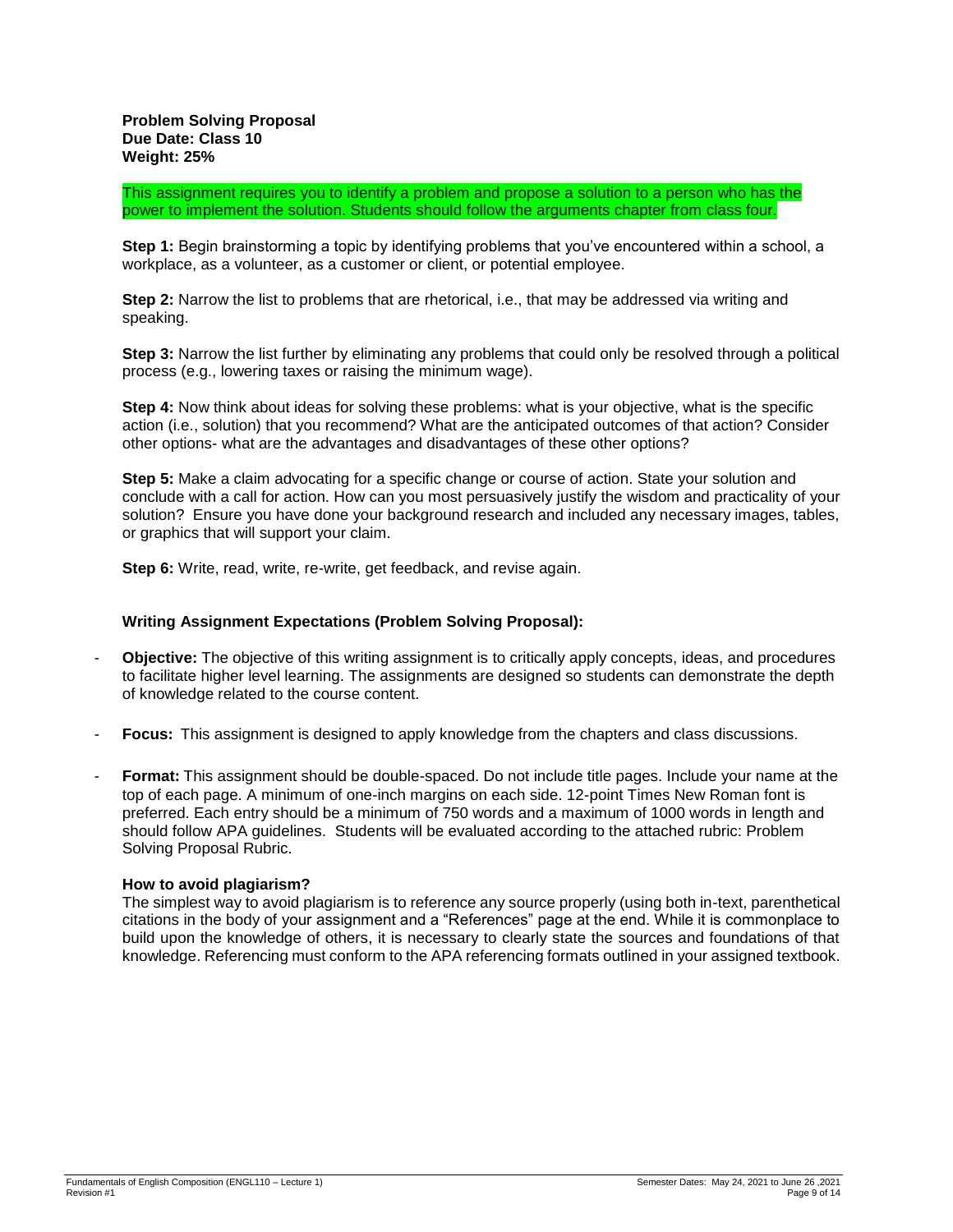# **Columbia College Appendix 1 Assignment Rubrics**

# **Columbia College Reflective Journaling Rubric Last Revised: July 2017**

| <b>Student's Name</b>                                                                                                |                                                                                                                                                                                                |                                                                                                                                                                                                       | <b>Course Code</b>                                                                                                                                                                                                                                                                               | <b>Date</b>                                                                                                                                                                                                                                                                      |                  | <b>Facilitator/Evaluator's</b><br><b>Name</b>                                                                 |              |
|----------------------------------------------------------------------------------------------------------------------|------------------------------------------------------------------------------------------------------------------------------------------------------------------------------------------------|-------------------------------------------------------------------------------------------------------------------------------------------------------------------------------------------------------|--------------------------------------------------------------------------------------------------------------------------------------------------------------------------------------------------------------------------------------------------------------------------------------------------|----------------------------------------------------------------------------------------------------------------------------------------------------------------------------------------------------------------------------------------------------------------------------------|------------------|---------------------------------------------------------------------------------------------------------------|--------------|
| Area                                                                                                                 | 8                                                                                                                                                                                              | 7                                                                                                                                                                                                     | $6-5$                                                                                                                                                                                                                                                                                            | $4 - 3$                                                                                                                                                                                                                                                                          |                  | $2 - 0$                                                                                                       | <b>Score</b> |
| Depth of<br><b>Reflection</b>                                                                                        | Reflection reveals a<br>thorough insight of<br>the subject matter.<br>Shows depth of<br>critical thinking.<br>Uses specific and<br>convincing examples<br>to support reflective<br>statements. | <b>Reflection reveals</b><br>insight into the<br>subject matter.<br>Often there are<br>$\bullet$<br>thoughtful<br>statements.<br>Uses well-chosen<br>examples to<br>support reflective<br>statements. | Reflection reveals a<br>l e i<br>basic understanding<br>of the subject matter<br>with an effort at<br>reflection.<br>At times, some<br>$\bullet$<br>reflective statements<br>are evident.<br>Uses some<br>$\bullet$<br>examples to support<br>ideas on the subject<br>matter and<br>reflections. | Reflection is limited.<br>$\bullet$<br>The writer produces<br>$\bullet$<br>some basic<br>understanding of the<br>subject matter.<br>Uses limited number<br>$\bullet$<br>of examples to<br>support ideas. This<br>seriously affects the<br>integrity of the<br>reflection process | $\bullet$        | Little to no<br>reflection is<br>present.<br>Uses few to no<br>examples.                                      |              |
|                                                                                                                      |                                                                                                                                                                                                | 2                                                                                                                                                                                                     | 1.5                                                                                                                                                                                                                                                                                              |                                                                                                                                                                                                                                                                                  |                  | $1-0$                                                                                                         |              |
| <b>Use of Writing</b><br><b>Conventions:</b><br>• Spelling<br>• Punctuation<br>• capitalization<br>$\bullet$ grammar | Demonstrates control of the writing<br>conventions with few errors.                                                                                                                            |                                                                                                                                                                                                       | Demonstrates some control of<br>the writing conventions with<br>errors that do not yet interfere<br>with understanding.                                                                                                                                                                          | $\bullet$                                                                                                                                                                                                                                                                        | errors that make | Demonstrates limited to no<br>control of the writing<br>conventions with frequent<br>understanding difficult. |              |

 **Total Score out of 10:**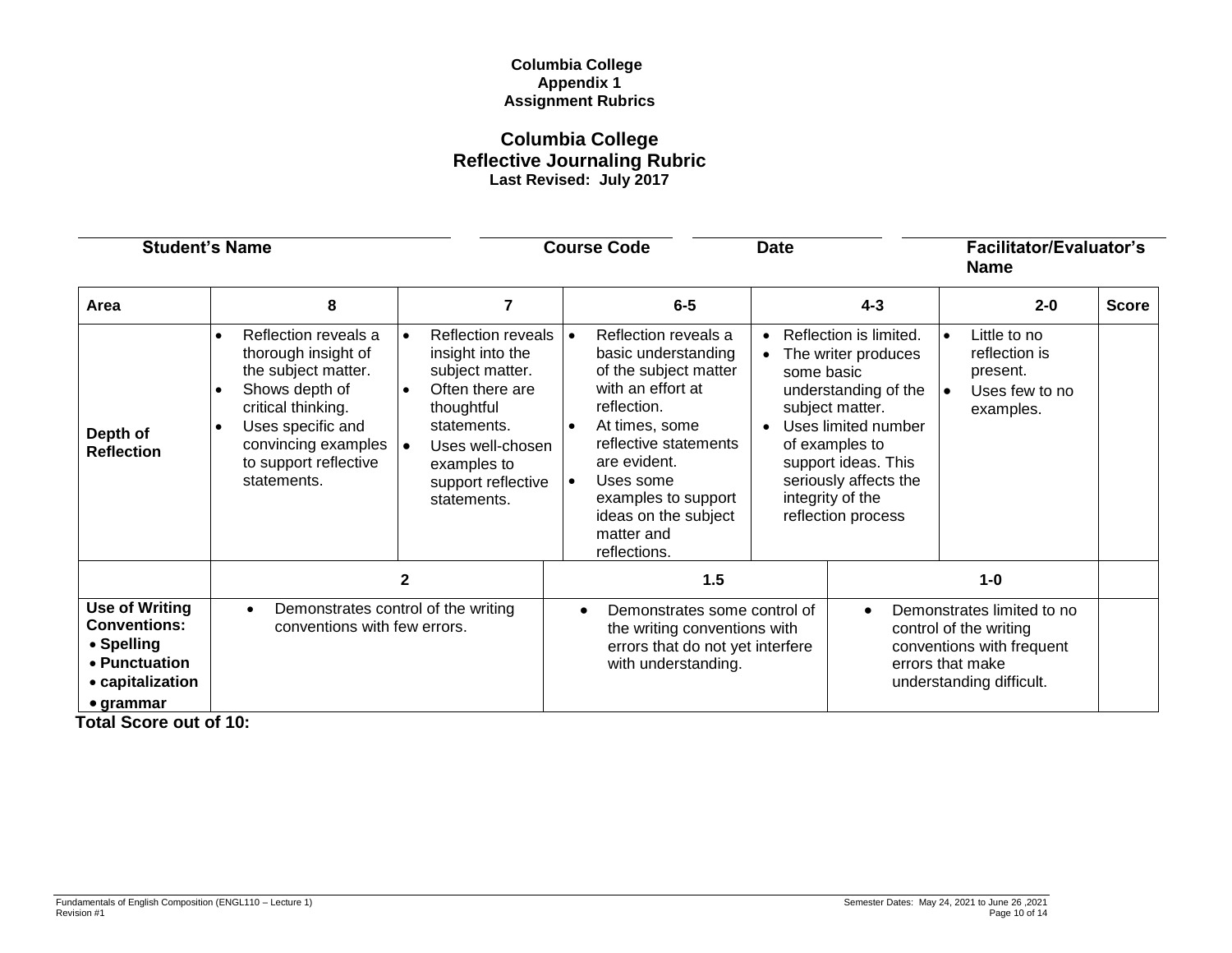# **Columbia College Problem Solving Proposal Rubric** Revised May 2018

| <b>Student's Name</b>                       |                                                                                                                                                                                                                                                                                                                                                                                                                                                                             | <b>Course Code</b><br><b>Date</b>                                                                                                                                                                                                                                                                                                                                                                                                                                          |                                                                                                                                                                                                                                                                                                                                                      | <b>Facilitator/Evaluator's Name</b>                                                                                                                                                                                                                                                                                  |              |
|---------------------------------------------|-----------------------------------------------------------------------------------------------------------------------------------------------------------------------------------------------------------------------------------------------------------------------------------------------------------------------------------------------------------------------------------------------------------------------------------------------------------------------------|----------------------------------------------------------------------------------------------------------------------------------------------------------------------------------------------------------------------------------------------------------------------------------------------------------------------------------------------------------------------------------------------------------------------------------------------------------------------------|------------------------------------------------------------------------------------------------------------------------------------------------------------------------------------------------------------------------------------------------------------------------------------------------------------------------------------------------------|----------------------------------------------------------------------------------------------------------------------------------------------------------------------------------------------------------------------------------------------------------------------------------------------------------------------|--------------|
|                                             | A                                                                                                                                                                                                                                                                                                                                                                                                                                                                           | в                                                                                                                                                                                                                                                                                                                                                                                                                                                                          | $C-D$                                                                                                                                                                                                                                                                                                                                                | F                                                                                                                                                                                                                                                                                                                    | <b>Score</b> |
|                                             | 5                                                                                                                                                                                                                                                                                                                                                                                                                                                                           | 4                                                                                                                                                                                                                                                                                                                                                                                                                                                                          | 3                                                                                                                                                                                                                                                                                                                                                    | $2 - 0$                                                                                                                                                                                                                                                                                                              |              |
| <b>Statement of</b><br><b>Purpose/Focus</b> | The response is fully<br>sustained and consistently<br>and purposefully focused<br>on the assigned prompt:<br>Thesis/claim(s) are<br>introduced and<br>communicated clearly<br>within the context<br>Thesis/claim(s) are clearly<br>stated, focused, and<br>strongly maintained<br>throughout<br>Counterclaim(s) are clearly<br>$\bullet$                                                                                                                                   | The response is<br>adequately sustained and<br>generally focused on the<br>assigned prompt:<br>Context provided for the<br>thesis/claim(s) is adequate<br>and mostly thorough<br>Thesis/claim(s) are clear<br>and mostly maintained,<br>though some loosely<br>related material may be<br>present<br>Counterclaim(s) are<br>$\bullet$                                                                                                                                      | The response is<br>somewhat sustained and<br>may have a minor drift in<br>focus:<br>Context for<br>thesis/claim(s) is<br>attempted, but<br>significant lapses are<br>present<br>Thesis/claim(s) on the<br>issue may be somewhat<br>unclear and unfocused<br>Counterclaim(s) are                                                                      | The response may be<br>related to the purpose but<br>may offer little relevant<br>detail:<br>Thesis/claim(s) may be<br>$\bullet$<br>confusing or ambiguous<br>Thesis/claim(s) off topic<br>$\bullet$<br>Counterclaim(s) are not<br>$\bullet$<br>present                                                              |              |
| Organization                                | addressed<br>The response has a clear<br>$\bullet$<br>and effective organizational<br>structure creating unity and<br>completeness:<br>Effective, consistent use of<br>$\bullet$<br>a variety of transitional<br>strategies<br>Logical progression of<br>$\bullet$<br>ideas from beginning to<br>end<br>Effective introduction and<br>$\bullet$<br>conclusion for audience<br>and purpose<br>Strong connections among<br>$\bullet$<br>ideas, with some syntactic<br>variety | present, but may leave<br>gaps in reasoning<br>The response has an<br>evident organizational<br>structure and a sense of<br>completeness, though<br>there may be minor flaws<br>and some ideas may be<br>loosely connected:<br>Adequate use of<br>transitional strategies with<br>some variety<br>Adequate progression of<br>ideas from beginning to<br>end<br>Adequate introduction and<br>conclusion<br>Adequate, if slightly<br>inconsistent, connection<br>among ideas | attempted<br>The response has an<br>inconsistent<br>organizational<br>structure, and flaws are<br>evident:<br>Inconsistent use of<br>basic transitional<br>strategies with little<br>variety<br>Uneven progression of<br>ideas from beginning to<br>end<br>Conclusion and<br>introduction, if present,<br>are weak<br>Weak connection<br>among ideas | The response has little or no<br>$\bullet$<br>discernible organizational<br>structure:<br>$\bullet$<br>Few or no transitional<br>strategies are evident<br>Little or no organization<br>discernable<br>Frequent extraneous ideas<br>may intrude<br>No clear<br>introduction/conclusion;<br>conclusion merely repeats |              |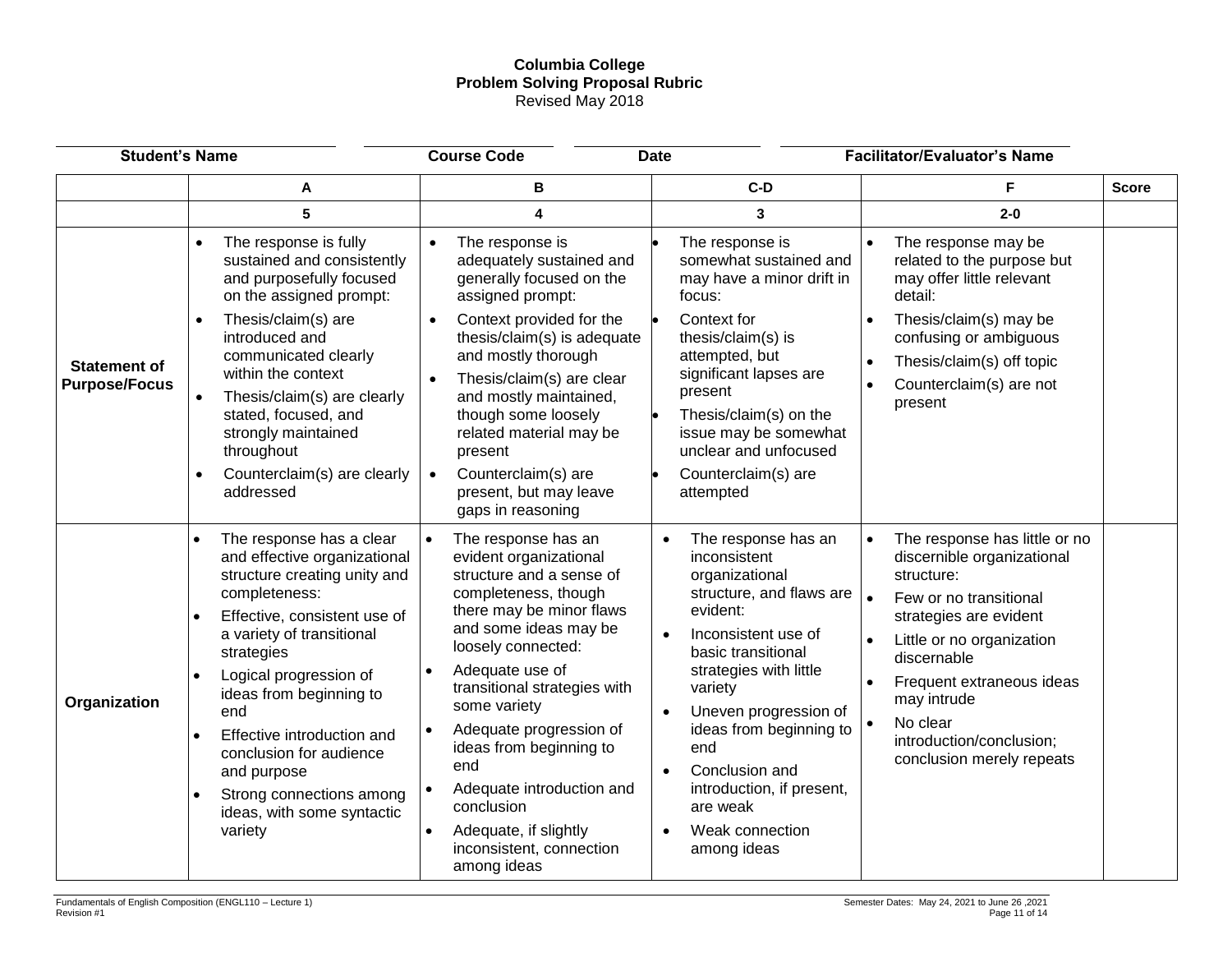| <b>Elaboration of</b><br><b>Evidence</b> | The response provides<br>$\bullet$<br>thorough and convincing<br>support/evidence for the<br>writer's claim(s) that<br>include(s) the effective use<br>of sources, facts, and<br>details. The response<br>achieves substantial depth<br>that is specific and<br>relevant:<br>Use of relevant evidence<br>$\bullet$<br>from sources is smoothly<br>integrated<br>Effective use of a variety of<br>$\bullet$<br>elaborative techniques and<br>thorough explanation of<br>connection(s) between<br>claim(s) and evidence<br><b>Correct APA citation</b><br>$\bullet$ | The response provides<br>adequate support/evidence<br>for writer's claim(s) that<br>include(s) the use of<br>sources, facts, and details.<br>The response achieves<br>some depth and specificity<br>but is predominantly<br>general:<br>Some evidence from<br>sources is integrated,<br>attribution present<br>Adequate use of some<br>elaborative techniques<br>Attempt at APA citation | The response provides<br>$\bullet$<br>uneven, cursory<br>support/evidence for<br>the writer's claim(s)<br>that include(s) partial<br>or uneven use of<br>sources, facts, and<br>details, and achieves<br>little depth:<br>Evidence from sources<br>$\bullet$<br>is weakly integrated,<br>and attribution, if<br>present, is uneven<br>Weak or uneven use of<br>$\bullet$<br>elaborative techniques<br>Incorrect APA citation<br>$\bullet$ | The response provides<br>$\bullet$<br>minimal support/evidence for<br>the writer's claim(s) that<br>includes little or no use of<br>sources, facts, and details:<br>Use of evidence from<br>sources is minimal, absent,<br>in error, or irrelevant<br>Explanations, if present, do<br>$\bullet$<br>not attempt to connect<br>claim(s) and evidence<br>No attempt at APA citation |
|------------------------------------------|-------------------------------------------------------------------------------------------------------------------------------------------------------------------------------------------------------------------------------------------------------------------------------------------------------------------------------------------------------------------------------------------------------------------------------------------------------------------------------------------------------------------------------------------------------------------|------------------------------------------------------------------------------------------------------------------------------------------------------------------------------------------------------------------------------------------------------------------------------------------------------------------------------------------------------------------------------------------|-------------------------------------------------------------------------------------------------------------------------------------------------------------------------------------------------------------------------------------------------------------------------------------------------------------------------------------------------------------------------------------------------------------------------------------------|----------------------------------------------------------------------------------------------------------------------------------------------------------------------------------------------------------------------------------------------------------------------------------------------------------------------------------------------------------------------------------|
| Language and<br><b>Vocabulary</b>        | The response clearly and<br>$\bullet$<br>effectively expresses ideas,<br>using precise language:<br>Regular use of academic<br>and domain-specific<br>vocabulary<br>Rich and precise language<br>$\bullet$<br>Consistently uses register<br>$\bullet$<br>suited to audience and<br>purpose                                                                                                                                                                                                                                                                        | The response adequately<br>expresses ideas,<br>employing a mix of precise<br>with more general<br>language<br>Some use of academic and<br>domain-specific vocabulary<br>Precise language<br>Attempt to use style and<br>tone suited to audience<br>and purpose                                                                                                                           | The response<br>$\bullet$<br>expresses ideas<br>unevenly, using<br>simplistic language:<br>Little use of domain-<br>specific vocabulary<br>Little use of precise<br>$\bullet$<br>language<br>Style and tone at times<br>$\bullet$<br>may be inappropriate<br>for the audience and<br>purpose                                                                                                                                              | The response expression of<br>ideas is vague, lacks clarity,<br>or is confusing:<br>Uses limited language or<br>domain-specific vocabulary<br>$\bullet$<br>Language is simplistic or<br>vague<br>May have little sense of<br>$\bullet$<br>audience and purpose                                                                                                                   |
| <b>Conventions</b>                       | The response<br>$\bullet$<br>demonstrates a strong<br>command of conventions:<br>Few, if any, errors are<br>$\bullet$<br>present in usage and<br>sentence formation<br>Effective and consistent<br>$\bullet$<br>use of punctuation,<br>capitalization, and spelling                                                                                                                                                                                                                                                                                               | The response<br>demonstrates an adequate<br>command of conventions:<br>Some errors in usage and<br>$\bullet$<br>sentence formation may be<br>present, but no systematic<br>pattern of errors is<br>displayed<br>Adequate use of<br>$\bullet$<br>punctuation, capitalization,<br>and spelling                                                                                             | The response<br>$\bullet$<br>demonstrates a partial<br>command of<br>conventions:<br>Frequent errors in<br>usage may obscure<br>meaning<br>Inconsistent use of<br>$\bullet$<br>punctuation,<br>capitalization, and<br>spelling                                                                                                                                                                                                            | The response demonstrates<br>$\bullet$<br>a lack of command of<br>conventions:<br>Errors are numerous and<br>severe, interfering with<br>comprehension and<br>readability<br>Sample may be too brief to<br>$\bullet$<br>determine adequate<br>command of conventions                                                                                                             |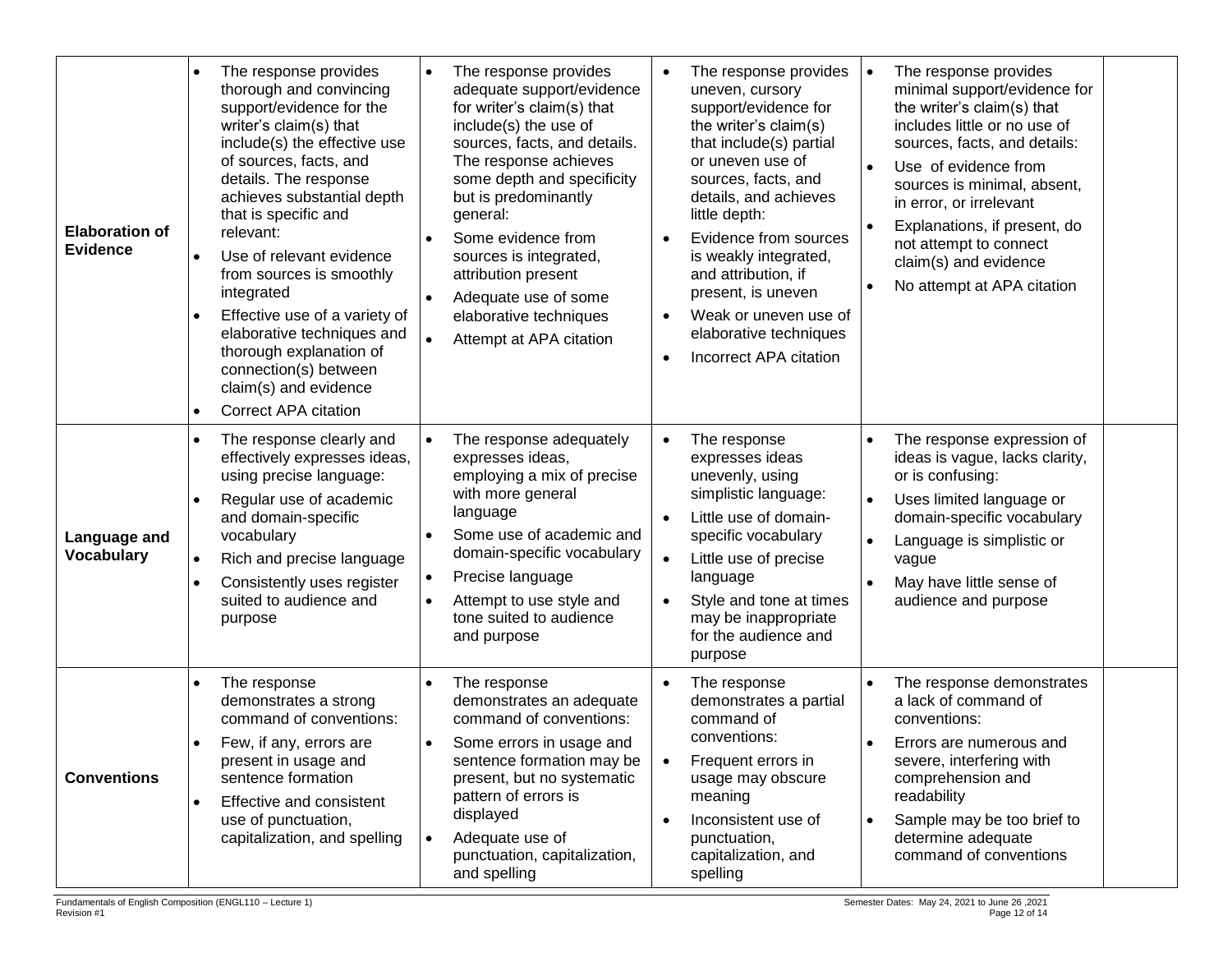**Plagiarism: A "0" grade will be given to a paper where significant sections of the paper were copied from other, unattributed sources. Total Score out of 25:** 

**Facilitator/Evaluator's Comments:**